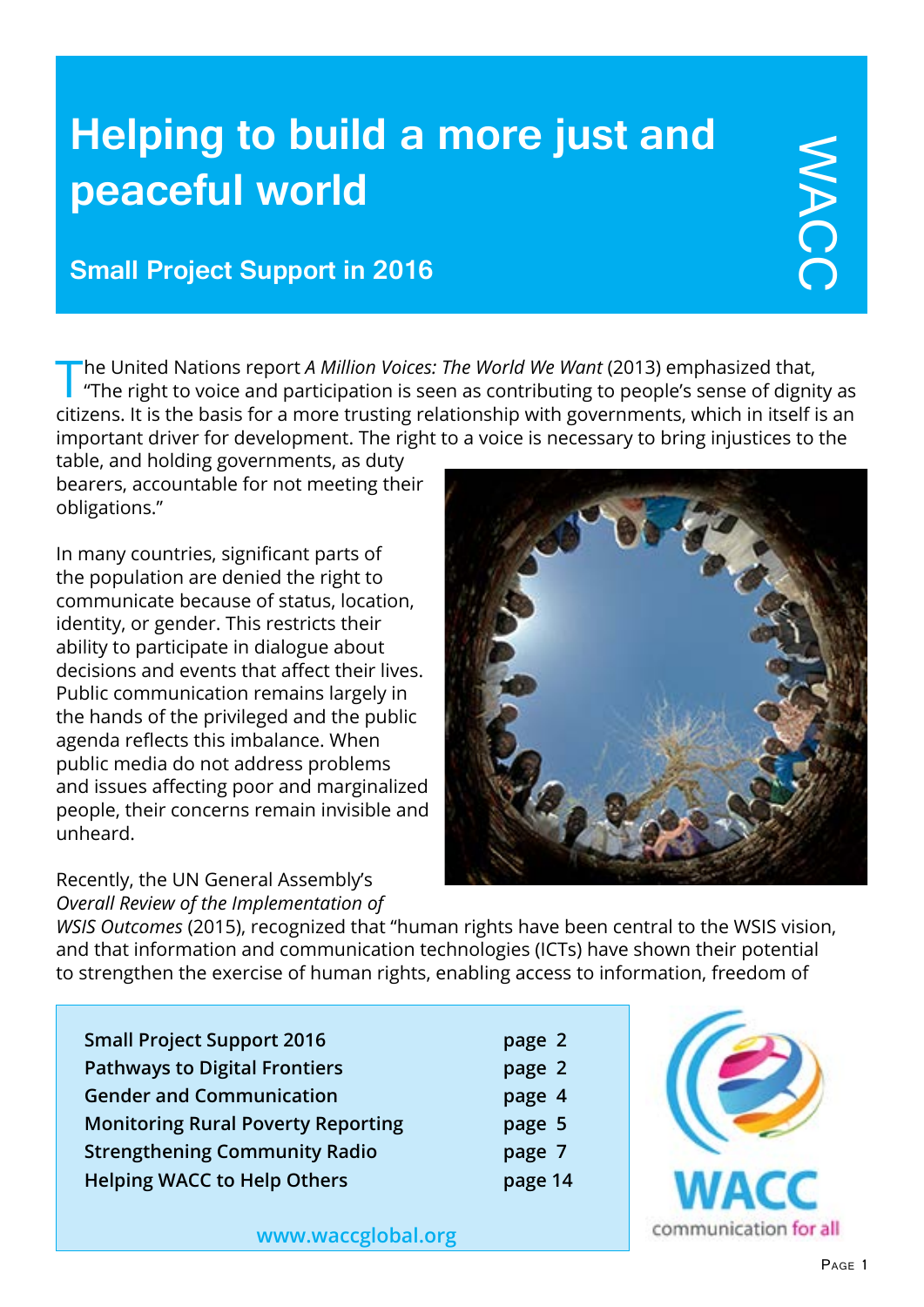expression, and freedom of assembly and association."

The WSIS+10 Review also stressed the link between communication and the creation of "a people-centred, inclusive and development-oriented Information Society, where everyone can create, access, utilize and share information and knowledge, enabling individuals, communities and peoples to achieve their full potential in promoting their sustainable development and improving their quality of life."

Many people and communities throughout the world are taking advantage of the opportunities offered by new information and communication technologies, but also by new legislation that supports the development of community media. However, poor and marginalized people are often excluded from these processes by geographical location or lack of resources and skills. Many groups – especially women – are also silenced by social structures and cultural traditions.

WACC tries to help such people and communities by supporting small projects that take a rights-based approach to communication and information as part of a strategy to address other development challenges. It does so in the firm belief that only if communication is participatory can it empower individuals and communities, challenge unequal political, economic and cultural structures, and help to build a more just and peaceful world.

In 2016 WACC is continuing to focus on four key areas aimed at advancing and strengthening communication rights.

*Caption page 1: It takes a village to build a well. Residents of the Khamsadegaig Camp for internally displaced persons look down a well they built with help from the Darfur Emergency Response Operation, a joint program of Caritas Internationalis and Action by Churches Together (ACT). Photo: Paul Jeffrey.*



#### **2602 Using digital to enhance communication rights and inclusion Zimbabwe: Chitungwiza Community Development Network Euros 12,780**

In Zimbabwe citizens' voices are absent in policy and decision-making that address socio-economic and political challenges. This is due to a scarcity of local media that focus on relevant development information, high prices of national print media in circulation, and lack of knowledge of new activism techniques and skills among the general populace to exploit the advantages offered by alternative digital technologies. This project will create a mobile website and a mobile application for news and information sharing; builds the capacities of 30 Trainers of Trainers and provide 30 individuals with citizen journalism skills. The trainers will impart their skills to young people in writing clubs. They will become citizen journalists responsible for generating content and sharing it on digital platforms.

## **2616 Training citizen journalists to use new media to share knowledge Zimbabwe: Getjenge Community Radio Euros 14,500**

This project will train citizen journalists to use new media to share and distribute content. Rural communities who are the beneficiaries reside outside the information grid and cannot access newspapers, public television and radio services. Furthermore, broadband internet services are also not easily accessible due to lack of an enabling infrastructure for connectivity. Lack of access to locally relevant information is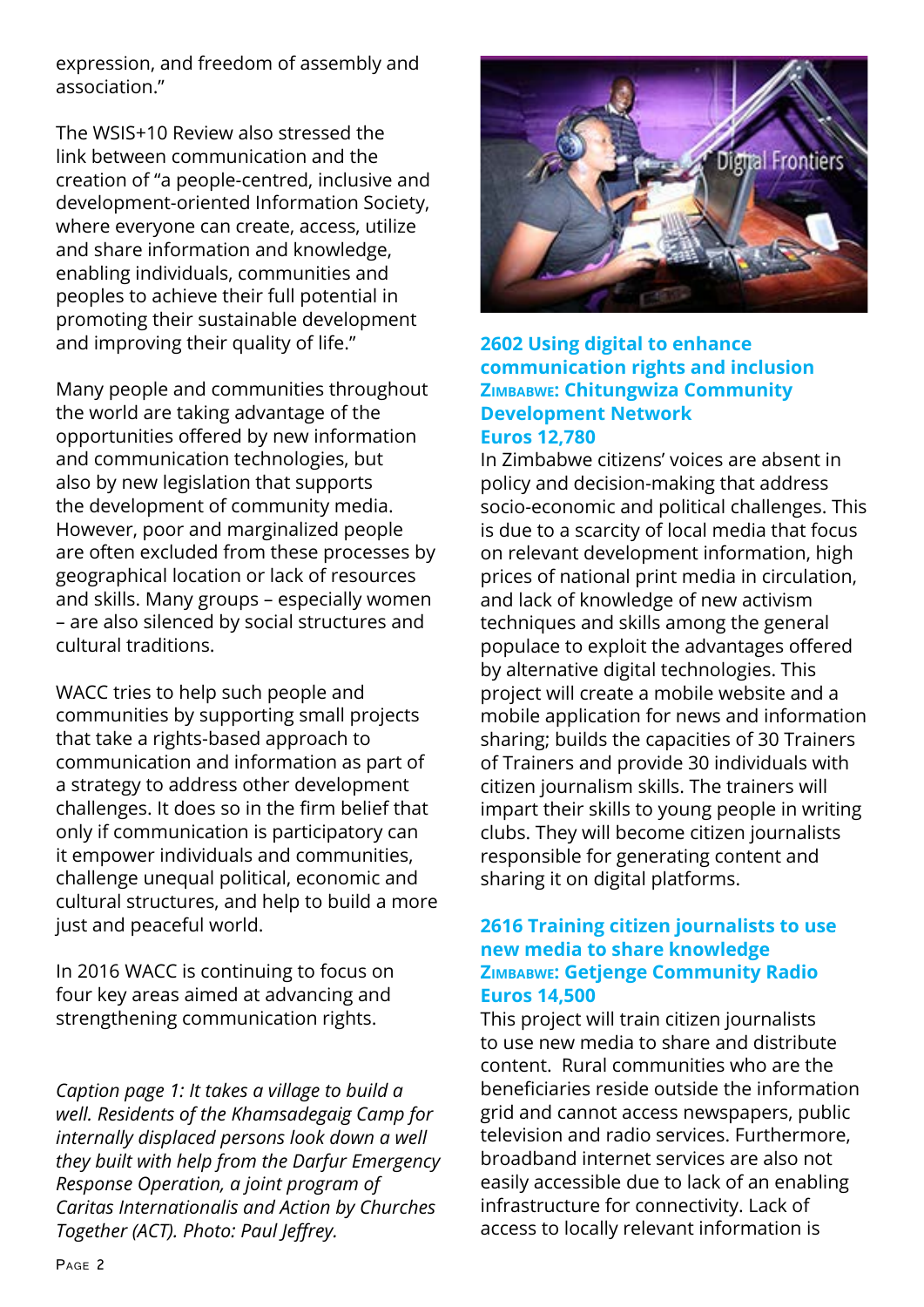one reason for poor citizen participation as well as the failure of government to license community radios. Getjenge Community Radio Initiative intends to strengthen the capacity of both the community and radio station staff to use new media to share information. This project will build on previous work to equip beneficiaries with ICT skills for mobile radio production.

## **2572 Free-dem: Beyond airwaves India: Ideosync Media Combine Euros 17,290**

FREE/DEM: Beyond Airwaves proposes to create an online blog with experiences and stories from remote community radio stations and other small community media groups across India working on issues of freedom and democracy. In a country as vast as India there are several local barefoot reporters whose revealing stories need to be heard by the wider world. While community radio provides a local platform to communities, some of these voices need to resonate beyond the local to the national and the global so that a culture of "listening" is created and action is taken on critical issues. Using a mobile app that enables creating photo/audio and video to be uploaded on an online platform, community reporters/citizen journalists will upload critical stories to a curated blog "FREE/DEM Beyond Airwaves". This blog will be publicised with a wide variety of mainstream and online alternate media to bring mainstream focus on the stories being reported.

## **2605 Digital reporting tool to tackle discrimination against Dalits India: National Council of Churches in India**

## **Euros 10,000**

Indian mainstream media owned by and representing the interests of the dominant classes and high caste people underrepresent people on the margins of society such as the dalits who are considered to belong to the lower caste. In this context, the lack of channels and inability to communicate their own concerns and bring to the fore their experiences of discrimination has led to unaddressed issues of inequality, inaccessible basic services, denial of rights and exclusion from the processes of decision-making and policy-making. This project will develop a digital reporting tool to tackle caste-based discrimination against dalits. It will enable them to tell their own stories and to address issues ignored by mainstream media and therefore unknown when it comes to effecting change.

## **2583 Empowering people through citizen journalism**

## **Philippines: Communication Foundation for Asia**

## **Euros 15,000**

In a context in which information technologies are revolutionizing the world on one hand and creating a digital divide on the other, this project aims to equip people and communities with knowledge of and skills in citizen journalism. They will also be taught techniques of "echoing" the training to a broader audience in their own localities. Moreover, they and their extended groupings will be provided with a dedicated server and their own online newspaper . Activities will include basic training on citizen journalism; how to set up and mainten an online publication; how to replicate the training in their communities. As part of the process, participants will initiate programs and activities that seek to raise awareness about communication rights.

#### **2606 Self-reportage against racism Israel: Israel Social TV Euros 15,000**

Asylum seekers are one of the weakest minorities in Israel; they live in constant fear of deportation and imprisonment. They suffer violence and racism which is fuelled by media outlets that never include them or show little willingness to include them in representations of society. In this reality, the voices of asylum seekers, their agency and opportunity to change is non-existent. The main arena where the demonization of asylum seekers takes place is in public and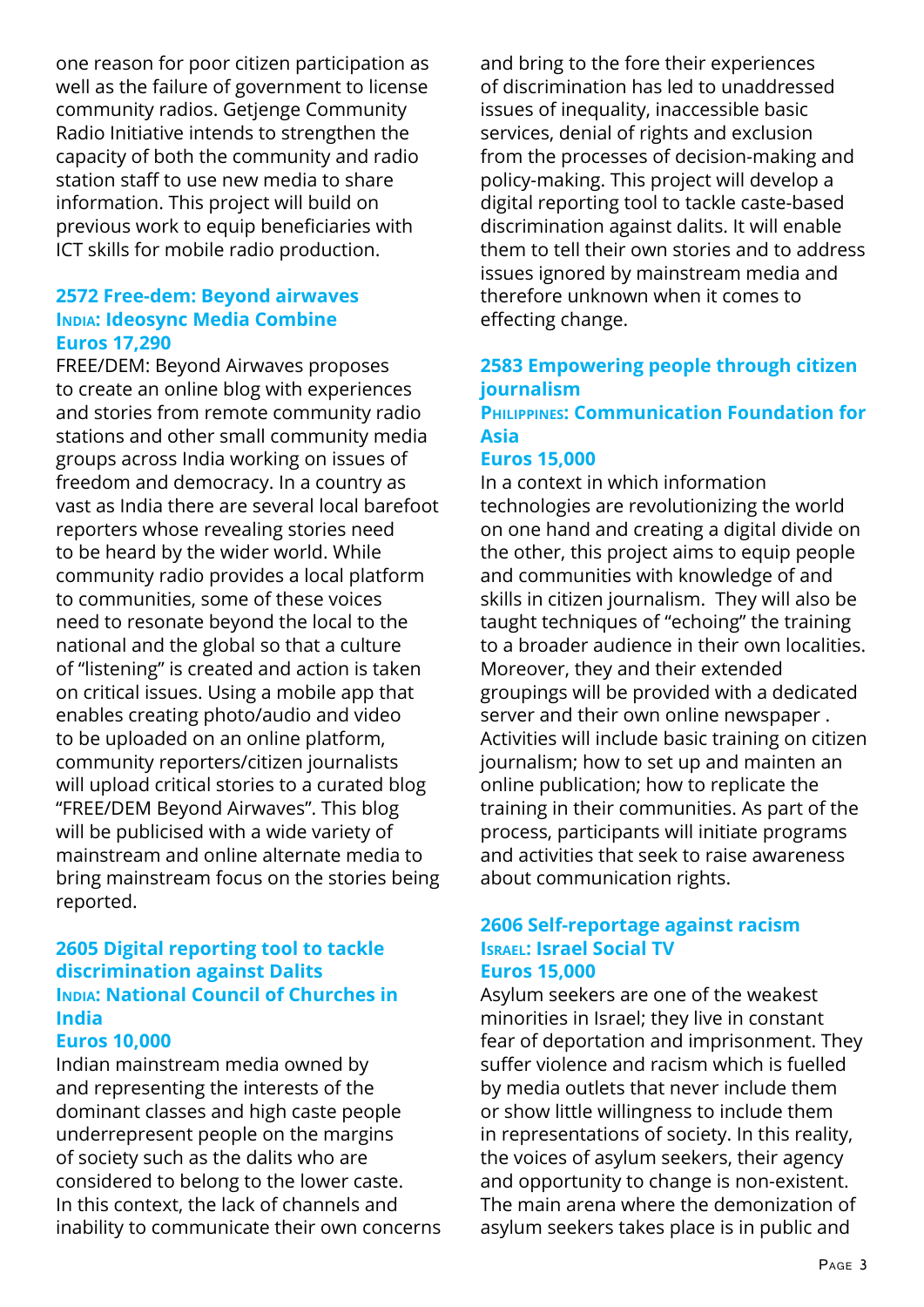social media. ISTV wants to work exactly in this arena to correct the injustice and give them back their voice as well as tools to create change. "Self-Reportage" is a training course for asylum seekers and activists in which they learn journalism and video reporting skills.



## **2664 Raising awareness of online violence against women through media Kenya: Association of Media Women in Kenya**

## **Euros 18,010**

Online/cyber violence is a silent epidemic in Kenya. There is little knowledge about how to end it because it is treated as a personal problem so individuals find a way to cope on their own. People are not aware of the consequences sharing data over the internet has on individuals. Women journalists because of their professions as public figures became easy targets of online violence. This project will sensitize journalists including social media managers in news rooms to online violence against women. It will push for media policies that address cyber-attacks and online bullying and raise greater awareness of gender discrimination and inequalities in digital communication.

## **2691 Exploring the elusive reality of gender-based violence reporting Bangladesh: Bangladesh Nari Progati Sangha**

## **Euros 15,000**

The purpose of the project is to examine the content of news about violence against women from a gender sensitivity and

women's human rights perspective and to raise awareness among journalists and policy-makers for more responsible reporting. Women in Bangladesh have made some advances in the field of education, traditional and non-tradition professions, business, political process and parliamentary activities as well as national and local governance. However, this is not being reciprocated with a decrease of violence and oppression against women. This project will monitor one week's news coverage of five newspapers, five television stations and five online news portals to illustrate how women are presented in Bangladesh media.

## **2655 Media monitoring of violence against women in Nepal Nepal: Asmita Women's Publishing House and Resource Organization Euros 13,850**

In Nepal violence against women (VAW) is a pressing issue where women often find themselves susceptible to both public and domestic violence in the workplace and at home. Perpetrators of VAW are rarely held accountable for their acts because victims often have little recourse and their voices are unheard. In this situation, media could play a vital role in addressing this crime and in lobbying for effective implementation of concerned laws and policies. This project has been designed to examine critically news on VAW and to lobby for policy change. It will also address the discourse that legitimizes VAW, the lack of real knowledge by journalists, and the propaganda of violence projected in and through the media.

## **2699 Mediatized adolescents: between sexualization and victimization Argentina: Equipo Latinoamericano de Justicia y Género Euros 10,000**

By means of research, sensitization and publicizing the results, this project seeks to improve the representation of adolescents taking into account a gender perspective and human rights and a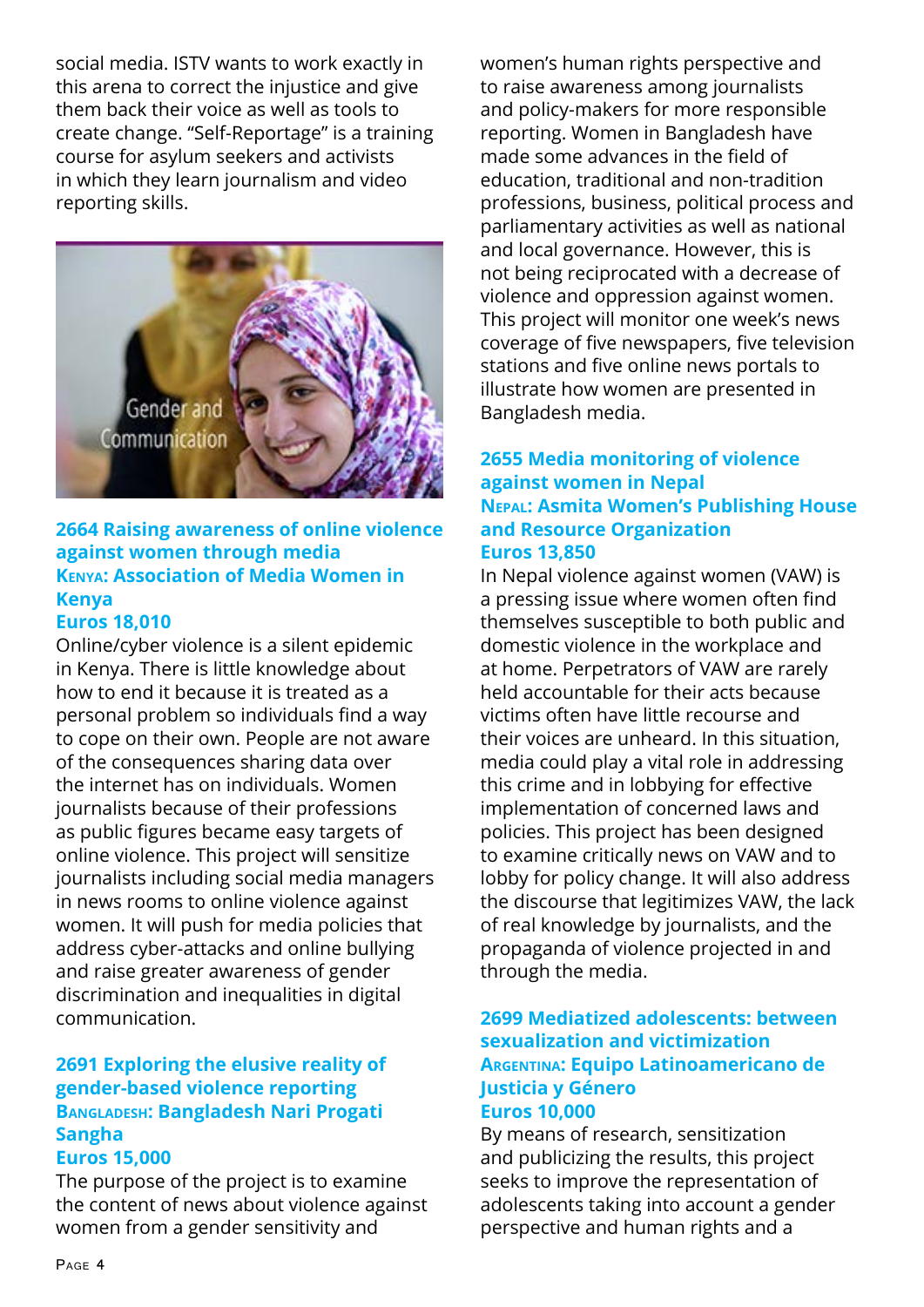critical review of how the media portray young people. The monitoring process will produce a qualitative and quantitative report distributed to mass media houses and journalists and institutions of public education; materials for use in workshops with young people aimed at overcoming the stigma imposed on them by mass media; and social media campaigns to promote journalism that respects the right of adolescents to live a life free of violence and that strengthens journalism as an agent of positive change.

## **2694 Magic thinking, gender violence and media in Guayaquil Ecuador: Centro Ecuatoriano de Promoción y Acción de la Mujer Euros 9,800**

In Ecuador there are radio programs that call themselves "counsellors" and that analyze marital and family problems many of which are related to gender violence. They offer advice, rituals and amulets that maintain notions of men's dominance, women's submission, and gender inequality. This project will create evidence in order to regulate communication spaces that jeopardize the eradication of gender-based violence and ignore international, national and consitutional conventions and laws. It will review the results of these investigations with media houses and journalists and in policy-making contexts with women's organizations, rights groups, and the public.

## **2658 Studying the presence and participation of women in the national economy**

#### **Ecuador: Grupo de Apoyo al Movimiento de Muejers del Azuay Euros 15,000**

Normalization of the subordination and exclusion of women in media messages emphasizes discrimination against them and limits the exercise of women's rights. Citizens learn to accept the daily barrage of such media representations uncritically leading to less space for gender-balanced media coverage. This project will monitor news about the economy in order to gather data about the representation of women in the national media of Ecuador. It will assemble and disseminate the results widely among media houses, journalists and students of social communications in order to provoke more critical reading by citizens of media content and to reverse the invisibilization of women.

#### **2652 Women in the media: Building peace and democracy Mexico: Comunicación e Información de la Mujer**

#### **Euros 15,000**

In Mexico most of the news in the media underreprent women and have no gender perspective, which is a violation of women's right to information and communication. As for news content, despite all the evidence of inequality and discrimination, 76% of news stories reinforce gender stereotypes. This project will use WACC's methodology to monitor national news about issues of peace and security as they impact women. It will produce a report and elaborate materials for a campaign to change the working practices of journalists so that they incorporate balanced gender perspectives which in the long term result in better representation of women in Mexico's media.



## **2711 Support for strengthening technical and operational capacity Democratic Republic of the Congo: Sauti ya Mwanamke Kijijini**

#### **Euros 15,000**

In 2013 SAMWAKI carried out a study of the level of uptake of rural poverty questions by the media in the province of South Kivu with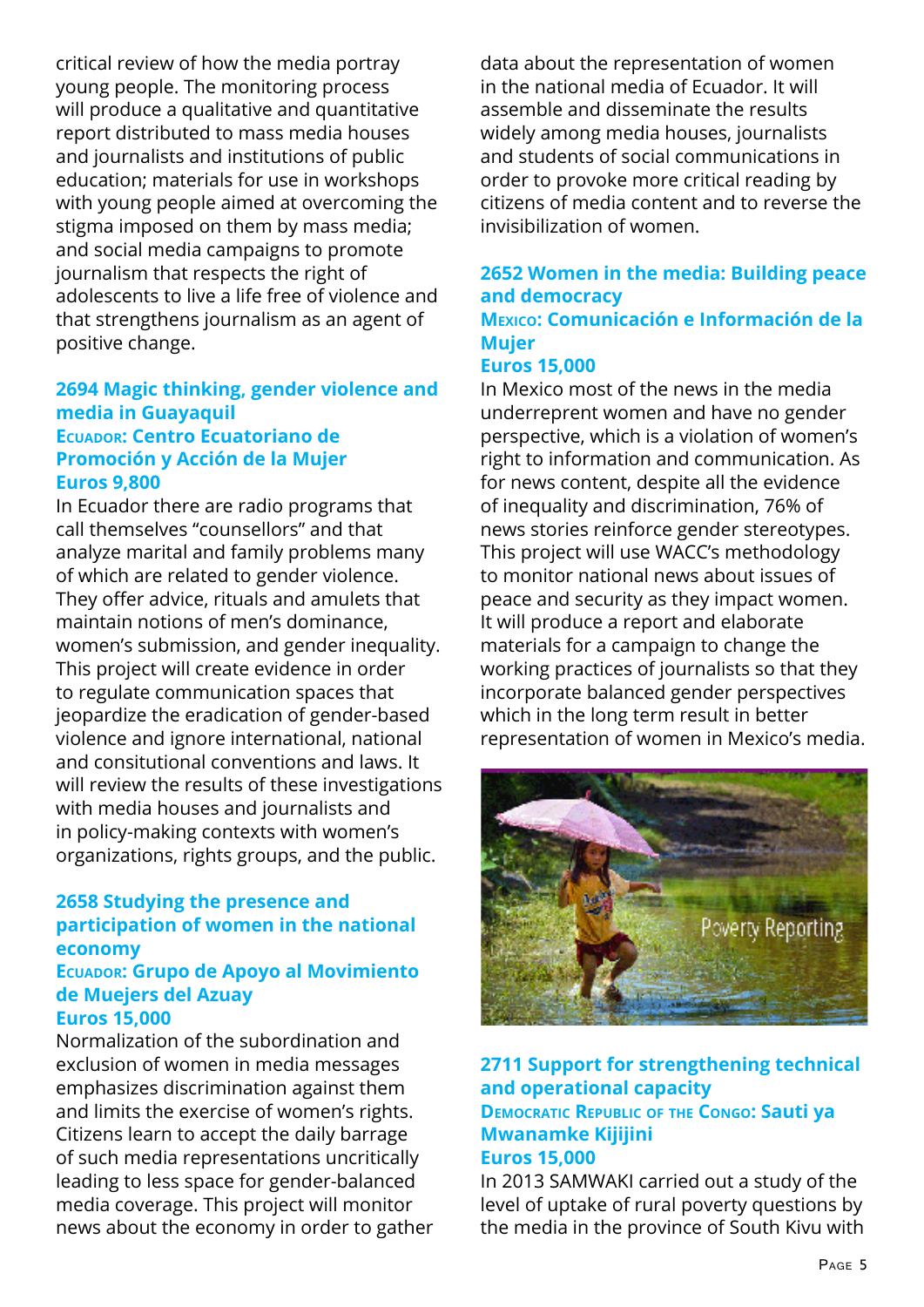the aim of trying to assure the topic greater coverage. The study revealed an almost total absence of news about rural poverty. In response, SAMWAKI established the Union of Community actors and Media Against Rural Poverty, which brings together media outlets sensitive to poverty, development actors and state service providers in order to combine their efforts to contribute to the reduction of poverty in the countryside. The present project seeks to provide the Union with necessary competences to carry out its mission by strengthening the technical and operational capacities of its staff.

#### **2674 Poverty mapping and advocacy for Batwa communities Rwanda: African Initiative for Mankind Progress Organization Euros 16,000**

The Batwa are the third and smallest ethnic group of Rwanda and they have historically remained underprivileged echelon of Rwandan society. The Twa's ancestors were the first inhabitants of Rwanda tens of thousands of years ago, and used to make their living in the country's lush forests as hunter-gatherers. In recent decades Batwa communities have experienced almost every kind of abuse imaginable, particularly in times of war. The focus of this project will be poverty mapping and advocacy. Through a Batwa community radio station, an array of community voices from across the social spectrum will be presented and organized in issue-driven dialogues based on the format of 'deliberative talk radio'. Programming will focus on group-specific concerns and interests.

## **2655 Assessing how Zimbabwean media perform in poverty reporting Zimbabwe: Media Monitoring Project Zimbabwe**

## **Euros 15,000**

The purpose of the project is to assess the role of Zimbabwe's news media in reporting on poverty so as to provide evidence to improve poverty reporting and to advocate for pro-poor policies. Though monitoring the media and production of analytical

reports on reporting poverty,the project intends to enhance the media's capacity to report critically on poverty, focusing on issues that affect the most marginalised groups including the rural poor, people with disabilities and women. The project will document and analyse local media output on poverty and related issues; compile and publicise the findings of the research; use the findings as basis for advocacy and engagement with journalists through feedback and training initiatives.

## **2673 Mass media and poverty reduction in conflict situations Afghanistan: Organization for Local Services and Future Generations Euros 15,000**

The goal of this project is to focus the attention of local media on poverty issues in Afghan communities. People in these communities have a very poor quality of life. Recurring military and Taliban operations make them marginalized, ignored, and isolated, with no voice to advocate for their concerns. The project comprises surveys, training, on-location broadcasting, participation in debates and public decisionmaking, civil rights-based communication and strengthening and broadcasting voices of real people living in poverty. The project will shape social focus by giving media access to impoverished communities and advocates of the poor, highlighting poverty issues through ground-breaking news articles, engaging and sensitizing media professionals to the need for increased quantity and quality in poverty reporting.

## **2709 Reporting on hunger and poverty in the Philippine countryside Philippines: Unyon ng mga Manggagawa sa Agrikultura**

## **Euros 9440**

The situation of agricultural workers, particularly during the tiempo muerto or dead season phenomenon which plagues sugar areas in the Philippines every year, is a subject rarely discussed in mainstream media. Through mobilization of local organizations, this project aims to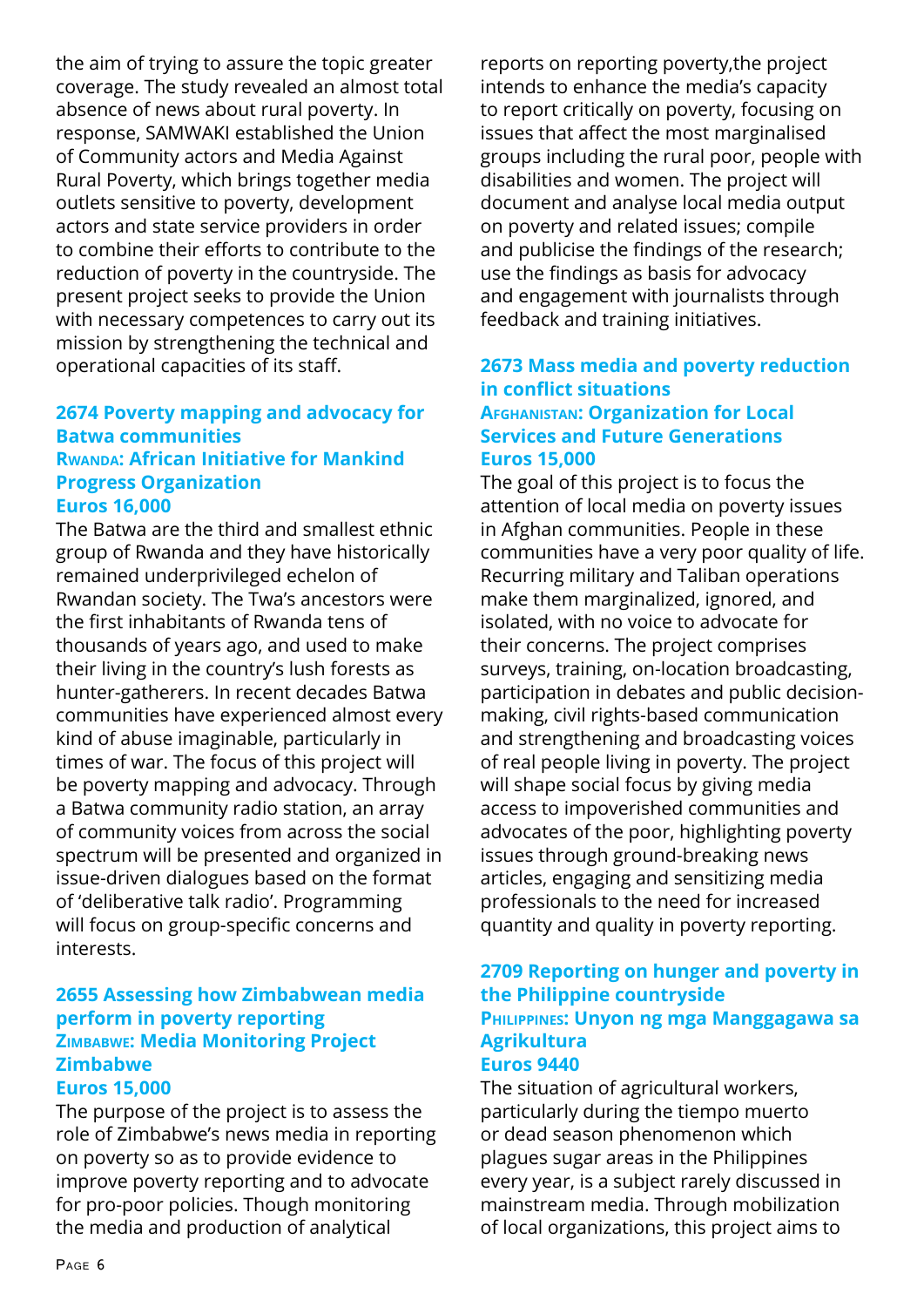break the blackout on this specific issue affecting sugar workers. Training will be provided to 30 participants from different areas, after which they will be equipped with communications tools and serve as correspondents. A network will monitor issues affecting specific communities during the actual tiempo muerto crisis. A publication, video primer, and other media will be produced to disseminate the project's reports and findings to a wider audience.

## **2684 Media portrayal of young people living in poverty in Argentina Argentina: Asociación Crisol Proyectos Sociales**

## **Euros 14,530**

Based on monitoring the main national daily newspapers, this project will identify how young poor people are represented. It aims to contribute to changing the prejudicial associations between this social group and different forms of violence present in the mass media. A report detailing the findings will be drawn up and widely disseminated, especially among journalists and journalism students as well as in situations where young vulnerable people are being trained in order to strengthen their critical abilities and their own voices as protagonists in the news. The project will include a'Day of Action' campaign aimed at increasing the visibility of poor young women and men in the news.

#### **2706 News coverage of poor populations in three cities of Bolivia Bolivia: Fundación Colectivo Cabildeo Euros 15,000**

Poverty is often dealt with in terms of statistics, ignoring its human face and the real needs of poor families and communities. As poor people, they are often denied a say in decisions that affect them. This project aims to correct this imbalance by changing the way media owners, journalists, academics and students read communication in relation to concepts of poverty, inequality and discrimination seen in the news. It will also investigate the 'victimization' of poor people and poverty

and the top-down style of information that makes them invisible and accepting of their situation. The project will monitor representations of poverty in the news; publicize the findings and organize debates with journalists, representatives of social organizations and popular and community media outlets.

## **2710 Poverty and its media presence in Argentina, Paraguay and Brazil Bolivia: WACC Latin America Euros 13,950**

Poverty is the product of unequal social structures and is historically present despite state policies that have led to little substantial change. In September 2015 the United Nations presented its new Sustainable Development Goals, establishing as its chief goal "End poverty in all its forms everywhere". For this reason it is necessary to evaluate representations of poverty in the media in order to identify gaps and omissions related to poverty, a diagnosis that opens the way to devising propsals aimed at takling the different problems linked to poverty in communities and persuading local and national government entities to participate in solving them.



## **2578 Community radio for rural development in Tubah Sub-Division Cameroon: Pan-African Organisation for Research and Protection of Violence on Women and Children. Euros 15,000**

In Cameroon, 95% of media outlets are either state controlled or owned by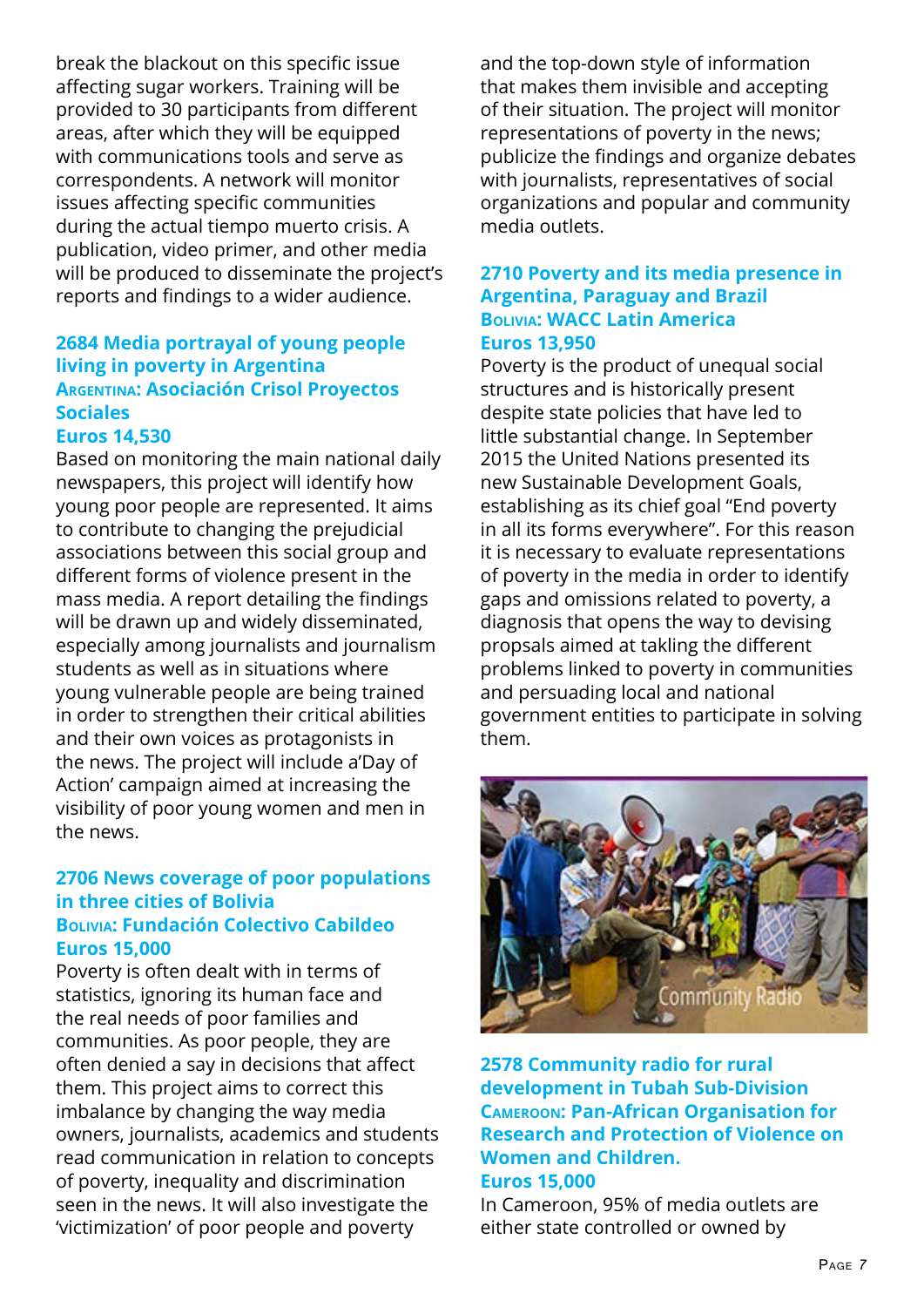commercial operators. These outlets hardly offer any opportunities for marginalized people to share their views and express their concerns. This situation is particularly visible in the Tubah Sub-Division of Cameroon, where most people remain voiceless. This project will establish a pioneering community-operated radio station that will focus on developmentrelated issues and will reach up to 450,000 or more people across rural communities in Bambili, Bambui, Kejumkeku, Sabga and Kejumketingo. The station's programmes will involve community members in conversations about issues such as gender relations, conflict management, children's rights, early forced marriage, female genital mutilation, HIV/AIDS, among others. The station will become a much needed vehicle for community development and the exercise of communication rights.

## **2611 Building a women's agroecology movement in West Africa through community radio Senegal: Fahamu Africa Euros 13,000**

In West Africa, farming is the main activity and source of income for over 70% of the population. Women are heavily involved in farming, and their work contributes to a significant part of all food production. However, despite some government efforts to support family farming, a shift in the region towards large-scale corporate agricultural production is progressively excluding family farmers, including many women, from the food production and supply system. This is increasing the vulnerability levels of thousands of people across West Africa and endangering their food security. This project will enable two women's groups, the Associations des Jeunes Agriculteurs de la Casamance (AJAC)- Senegal and the Femmes étuveuses de Bama - Burkina Faso, to engage in advocacy and awareness-raising about agricultural governance and family farming through two community radio outlets: Kassumaye FM and FM Awagna. The project will provide training in both radio production and in

food sovereignty, will generate new media content to be used for advocacy, and will bring local decision-makers into the conversation.

## **2570 Our voices, our power, women's right to be heard**

## **Gambia: Gambia Committee on Traditional Practices Affecting the Health of Women and Children.**

#### **Euros 10,000**

In Gambia, most community radio stations do not work from a gender-sensitive perspective. There are barely any spaces for women to participate in the radio stations' programming, broadcasting, or management. This project will build the capacity of 50 community radio practitioners from 9 community radio stations across Gambia, including men, women, and youth, to include a gender perspective in their work. Capacity building will focus on integrating a gender perspective in the management, production, and broadcasting of radio programs. The project hopes to generate a process of change that leads to more spaces within community radio stations in Gambia for women and youth to participate and exercise their right to speak, be heard, and defend their rights.

#### **2640 Community radio station management and ICT training Swaziland: Swaziland Community Multimedia Network Euros 9,130**

Swaziland's five community radio initiatives lack the appropriate management skills and communication infrastructure to operate effectively and meet their mandates of generating social change through communication. This project will build the capacity of key representatives of these 5 community radio stations to establish effective structures and policies within their stations. The training will ensure that these 5 local community radios are able to formulate and establish the necessary leadership structures, policies, and practices in order become fully operational once community broadcasting is passed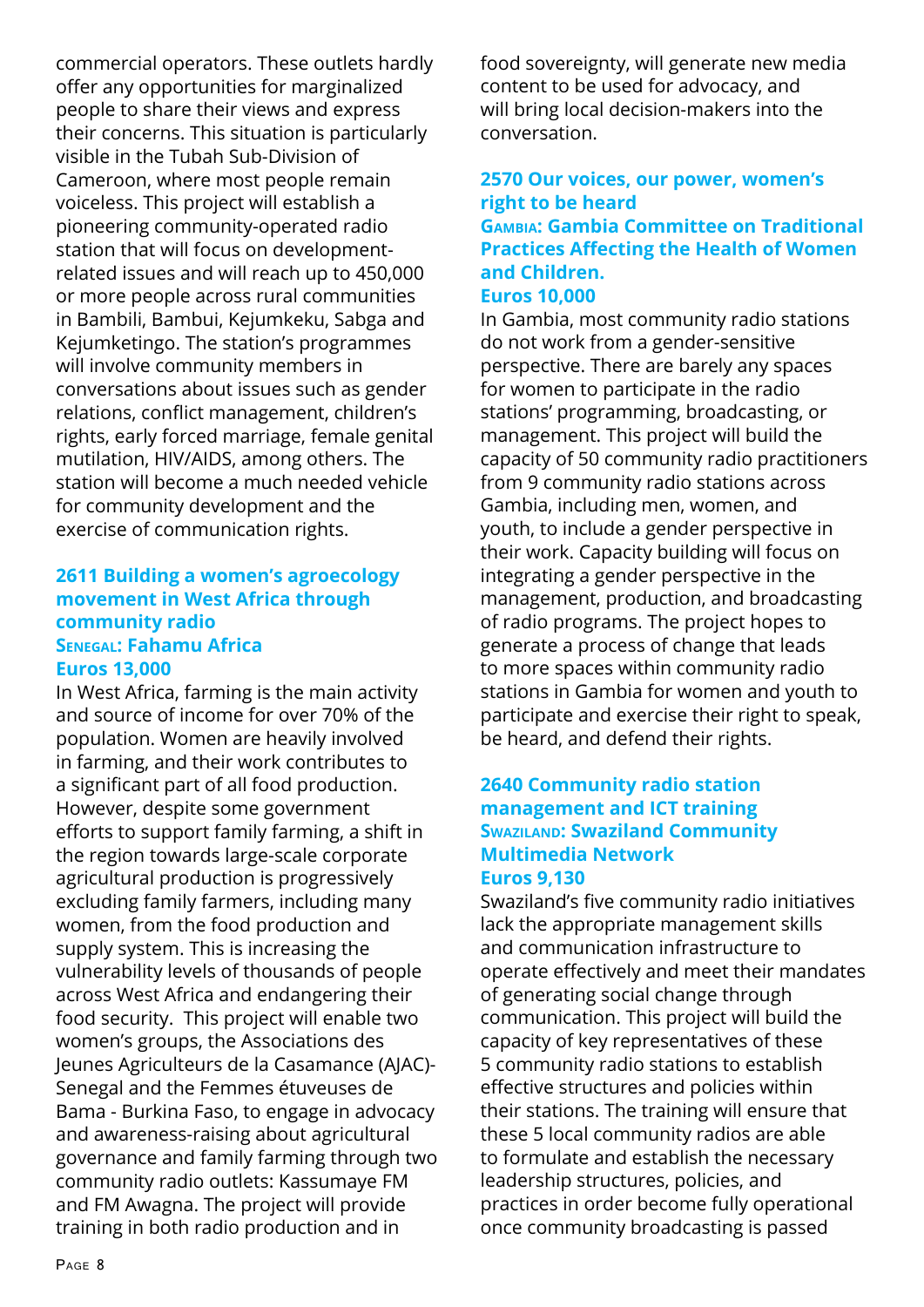in Swaziland. Direct beneficiaries will include members of Boards of Directors, management teams, and volunteers from these stations. The Steering Committee members of the Swaziland Community Multimedia Network (SCMN) will also benefit from training, thus contributing to a stronger community media sector. The project will equip participants with the skills to manage their stations, communicate effectively and advocate for the recognition of community media in Swaziland.

### **2571 Sustainable community radio management**

## **UGANDA: Community Media Network Uganda**

#### **Euros 9,150**

In Uganda, community radio stations are grouped under a national network called the Community Media Network Uganda (COMNETU). Member stations often struggle with issues of financial sustainability, and most lack the business planning and management knowledge that would allow the stations to become stable agents for social change. This project will build the management capacity of COMNETU members and will lead to the formulation of business plans for each station. The project consists of two training modules focusing on institutional, social, and financial sustainability planning, and will draw on thinking on sustainability produced by international agencies such as UNESCO, AMARC, and CAMECO. The key learnings from the project will be gathered in a manual to be shared with interested actors.

#### **2676 Strengthening community radio through long-term participation of women**

## **Uganda: Uganda Media Women's Association**

#### **Euros 14,480**

In Uganda's community radio sector, women rarely find themselves in decisionmaking positions or leading high-profile radio programs. This is attributable, among other things, to a male-dominated culture within the sector that prevents women

from accessing training and from becoming decision-makers. This project will work with female broadcasters from 3 community radio stations in central Uganda: Nabweru, Nakaseke, and Mama FM, as well with the male-dominated management teams. Workshops will focus on building the skills of female broadcasters so they can take on more important roles within the stations, as well as on creating a culture of gender equity among the management teams. The proposed project is in line with Uganda's local, regional and international obligations to create a society free from discrimination.

#### **2715 Strengthening the participation and inclusion of women in community radio Zimbabwe: Zimbabwe Association of Community Radio Stations Euros 14,800**

In Zimbabwe, there is presently no legislative framework for community radio stations to obtain a broadcasting license. Despite this situation, communities across the country have formed community radio structures that regularly carry out meetings to discuss pertinent local issues and that are producing and distributing media content. While this phenomenon demonstrates the power of local communities in Zimbabwe to work together for social change, one of the issues that have become evident in this nascent community media context is the lack of participation of women at all levels. This project will build the capacity of current female community media practitioners in both media production and in management. It will also focus on the ways in which gender issues can be "mainstreamed" and on helping stations to formulate gender policies.

## **2635 Engaging women in community radio**

#### **Bangladesh: Centre for Communication and Development Euros 15,000**

Bangladesh has seen major changes to its media structures in recent years. There has been a gradual shift to allow the establishment of community radio stations,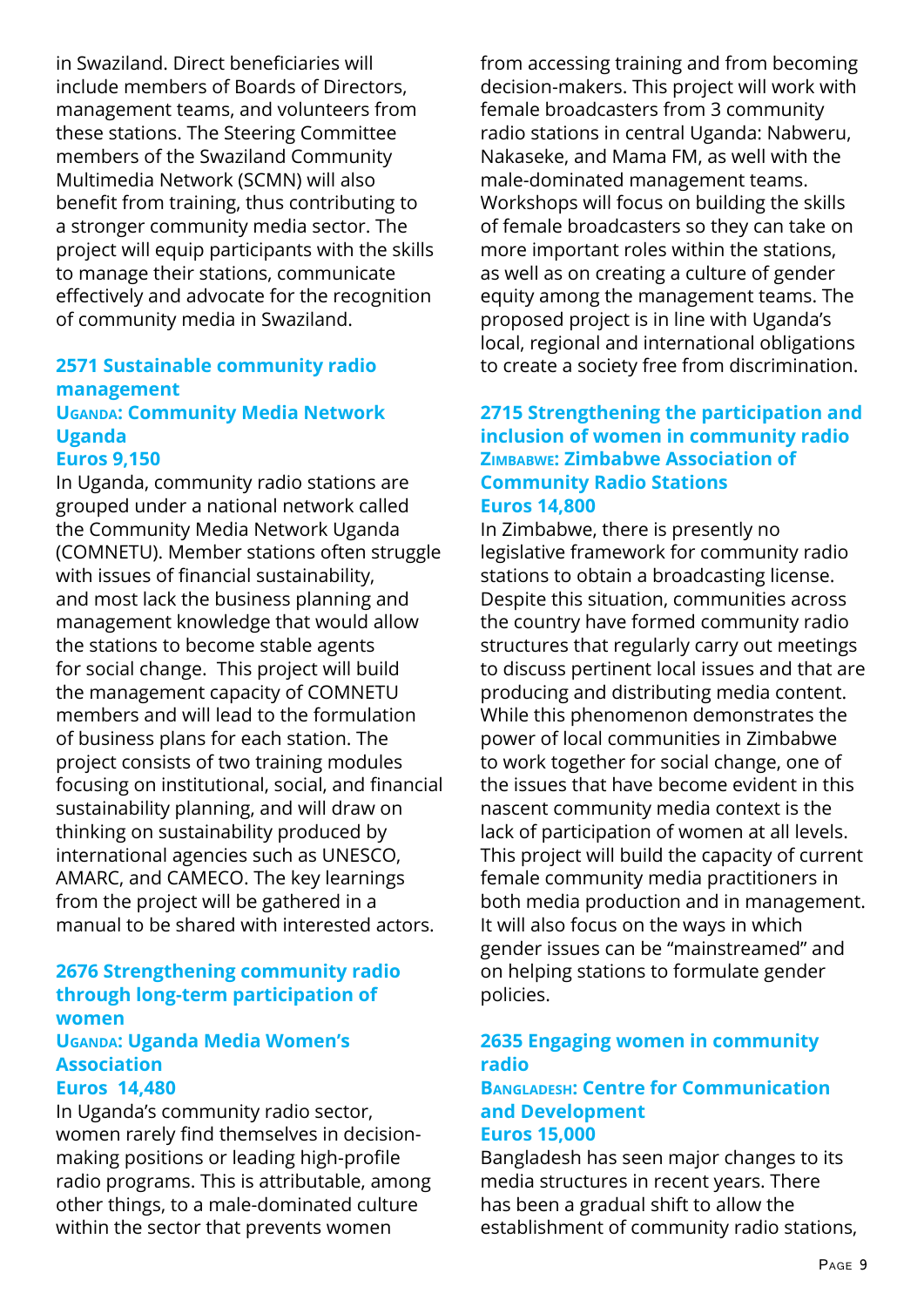which has resulted in as many as 16 new community stations operating in different districts of the country. This shift is creating new opportunities for women to have their voices heard, but there are currently low levels of participation of women within the stations. There is a strong need for qualified people to become more involved in the community radio sector in order to maximize the impact that community radio stations can have in Bangladesh. This project will build the capacity of 100 women to become involved in the community radio sector in different roles. Capacity building activities will include both training and the opportunity to practice their skills with 4 selected community radio stations that have agreed to participate in the project. Bangladesh's new community media sector is a key opportunity for women to become more active agents of change across the country.

### **2625 Upgrading web-based knowledge exchange platform for community radio India: OneWorld Foundation India Euros 9,950**

The EK duniya anEK awaaz portal is an online audio exchange platform for community radio stations in India. The objective of the portal is to increase knowledge and best-practices exchange among community radio practitioners and audiences in India. The portal is designed to handle content exchange and consists of over 2,200 registered users with a content base of more than 10, 200 usable audio clips from different regions across South Asia in 28 different languages including Hindi, Nepali, Sinhalese, English, Tamil, Kannada, and Oriya, which are categorized under 36 themes pertaining to Millennium Development Goals (MDGs) and social development. While the platform has proven to be relatively successful so far, there is a strong need to upgrade the portal to facilitate interaction between participants. This project will strengthen the portal by building the site's capacity to deliver web-based trainings, organize collaborative campaigns, initiate discussions on e-forums, and facilitate peer review of content. The new and upgraded portal is expected to benefit all 186 community radio stations in India and serve as a model to other countries and to international bodies interested in the power of community radio to foster social development.

## **2626 Broadcasting for change: Developing community and alternative radio Philippines: Altermidya (People's Alternative Media Network) Euros 10,000**

Media is highly concentrated in the Philippines and is there is currently no legislative framework for the establishment of community media. Access to radio frequencies and to bandwidth is very limited for citizens' groups interested in creating community-based media structures. In this context, this project will build the technical capacity of existing community radio broadcasters, and help establish active collaboration and mutual support mechanisms, including an online platform for sharing community radio content. In addition, the project will include a consultation process and advocacy campaign for an enabling law for community radio broadcasting in the Philippines, which will result in the drafting and filing of a proposed legislative framework to be considered by policy makers.

## **2608 Reinforcing Indigenous selfgovernance through community radio Philippines: Resource Center For People's Advocacies in Southern Mindanao Euros 10,000**

This project will strengthen indigenous self-governance through community radio in the Southern Mindanao region of the Philippines. Stronger self-governance is badly needed in this region, which is experiencing significant violence towards indigenous Lumad leaders and communities as a result of power struggles over natural resources and land. This project will enable local communities to use community radio for social organizing and to raise awareness about the need to defend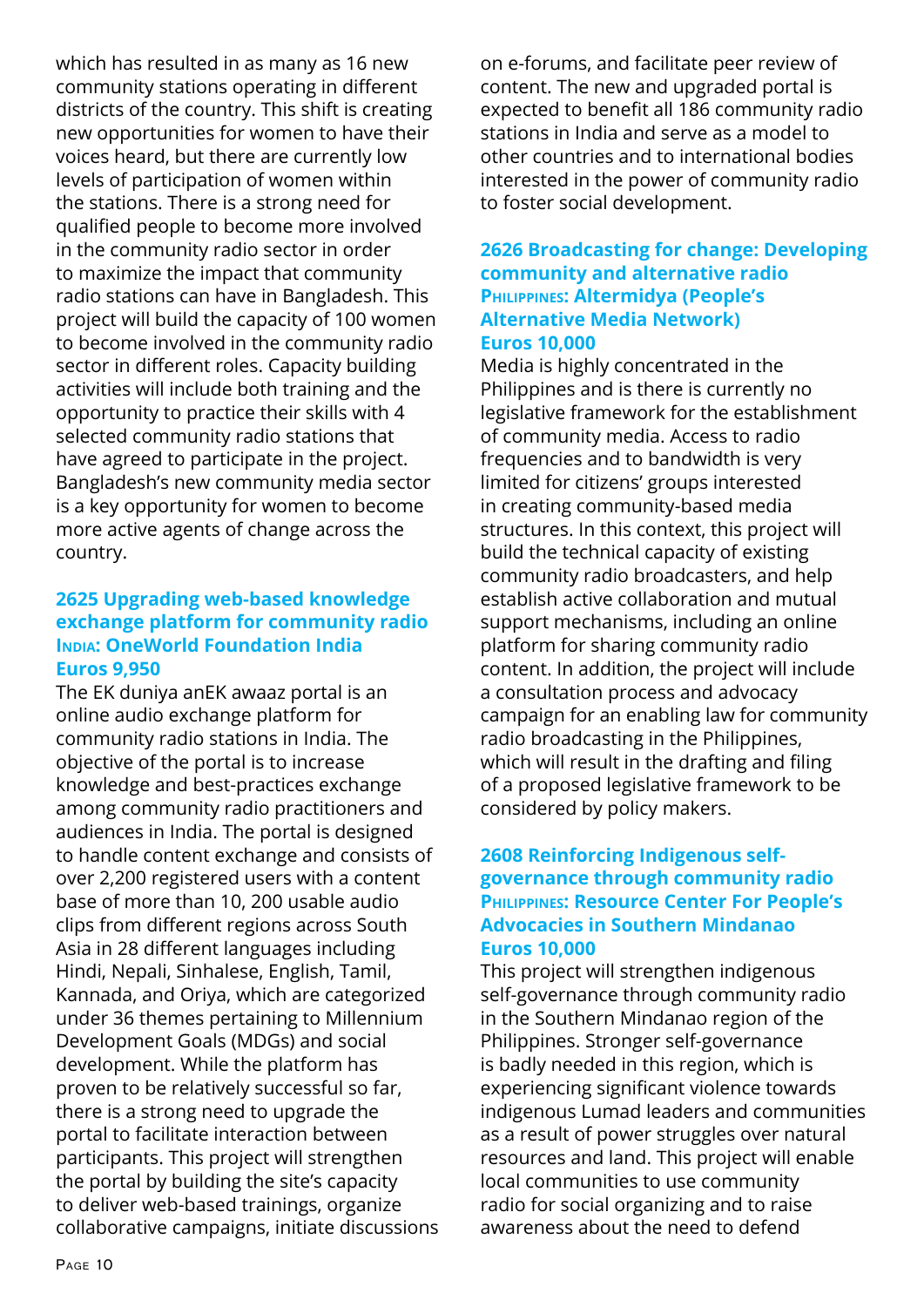

*Staff at Vokaribe community radio station in Barranquilla, Colombia, prepare the day's schedule.*

indigenous land, both within and beyond their communities. Activities will include the training of 25 indigenous women and youth in broadcasting; the production and broadcasting of media content, including radio dramas and soaps to help preserve local languages and cultures; training on communication for 75 indigenous leaders; and radio-mediated dialogue and debate. The project will stress the right of Lumad people to speak up, have their voices heard, and to participate in decision-making within their territories.

## **2590 Strengthening community radio in the Cariri region of Paraiba Brazil: Associação Beneficence Casa Caiada**

#### **Euros 8,100**

The community radio stations of the Cariri region of the Brazilian state of Paraiba face numerous issues that prevent them from having a greater impact for social

development. Some of those issues include the lack of technical skills on the part of many community broadcasters, the deterioration of communications infrastructure, low levels of interactivity between audiences and the radio stations, among others. The region is known for being the driest region and the poorest of the state of Paraiba, with limited access to communication for many of its inhabitants. This project hopes to reinvigorate the work of the radio stations by developing a new cross-cutting communication model and plan that will better serve the needs of target groups (women, youth, peasants, civil society organizations). Key activities will include public consultation sessions with local communities, media practitioners, and other parties; the development of new communication models for the radio stations and for the network of stations, including new media content that is more responsive to the needs of the population;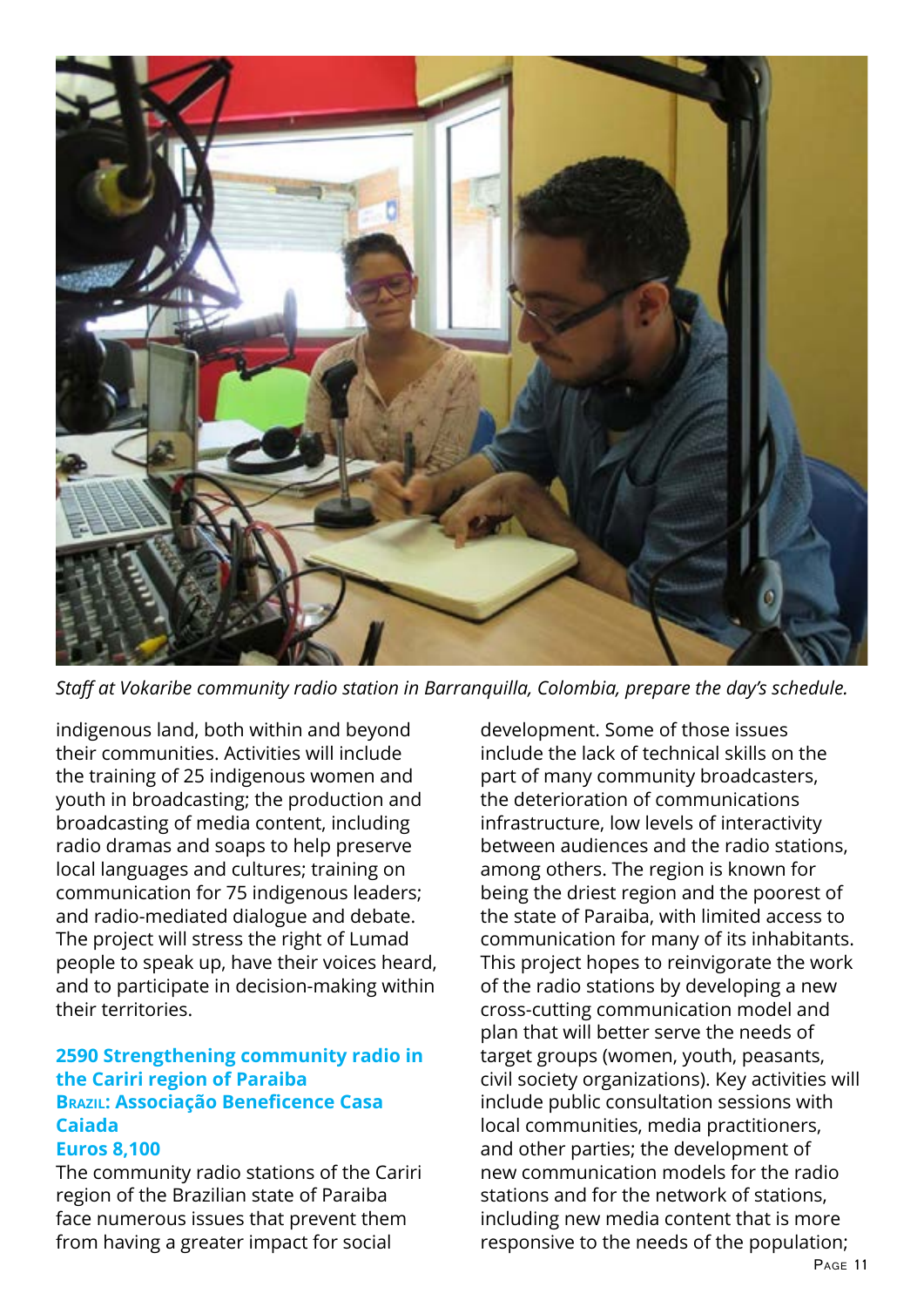and capacity building modules. The aim of the project is to ensure that the radio stations are truly community-managed and act as vehicles of community engagement and development.

## **2629 Original voices: Indigenous network and media production centre Argentina: Indigenous Community "APG El Bananal"**

#### **Euros 10,045**

This project will create a mechanism for community indigenous media in the Gran Chaco region of northern Argentina and neighbouring countries to work together, exchange knowledge, and share best practices. This mechanism consists of a shared production centre and the establishment of a communication network, which, among other things, will also allow community indigenous radio stations to meet the legal requirements of the Argentine media law in terms of content quantity and quality. Project activities include a weekly program to be broadcast by all participating stations, capacity building, and the establishment of the network. This project will create an innovative mechanism to allow indigenous people in different locations but with common goals to work together to defend their lands, exercise their communication rights, and contribute to development processes.

#### **2703 From appropiating words to excercising citizenship Bolivia: Centre for Indigenous and Community Communication Euros 16,780**

Aymara (indigenous) women in Bolivia have little access to media, communication, and decision-making spaces. There exist many structural reasons for this situation, but this project focuses specifically on the elements of Bolivian culture that encourage women to be passive citizens who rarely express their concerns. Drawing on a framework of communication rights, the project will build the communication and broadcasting skills of Aymara women in the La Paz

region, will facilitate the production of a media content on gender to be broadcast via Radio Atipiri FM, and will help establish a network of female indigenous reporters. The ultimate objective of the project is to help Aymara women find their voice so they can participate effectively in society, and to begin a cultural shift that allows for the creating of new participation spaces.

### **2643 Strengthening the Garifuna community radio station network "Hamalali Garinagu de Honduras" Honduras: Fraternal Black Honduran Organization Euros 16,770**

## In Honduras, Garifuna (Afro-indigenous) radio stations have long been at the forefront of social organizing and the protection of traditional territories. However, the stations still have a lot of work to do in the area of gender equity: women are mostly absent from the management structures and the content production teams of the stations. There is also a need for the radio stations to produce content that is relevant to women and focus on issues such as women's rights and mass emigration. This project will begin to address these issues by building the technical capacity of local women to participate in the stations, helping radio stations develop gender strategies, and supporting women who are already working with the stations. The project, which will focus on 7 radio stations, also intends to help establish a network of female Garifuna communicators, and to make gender a cross-cutting theme in work of the stations. A more inclusive network of radio stations is expected to contribute more equitable gender relations in the Garifuna territories.

## **2597 Sowing seeds and strengthening voices in support of the right to communication Mexico: Popular Communicators for Autonomy**

#### **Euros 12,515**

In Mexico, social movements are often subject to attacks such as misinformation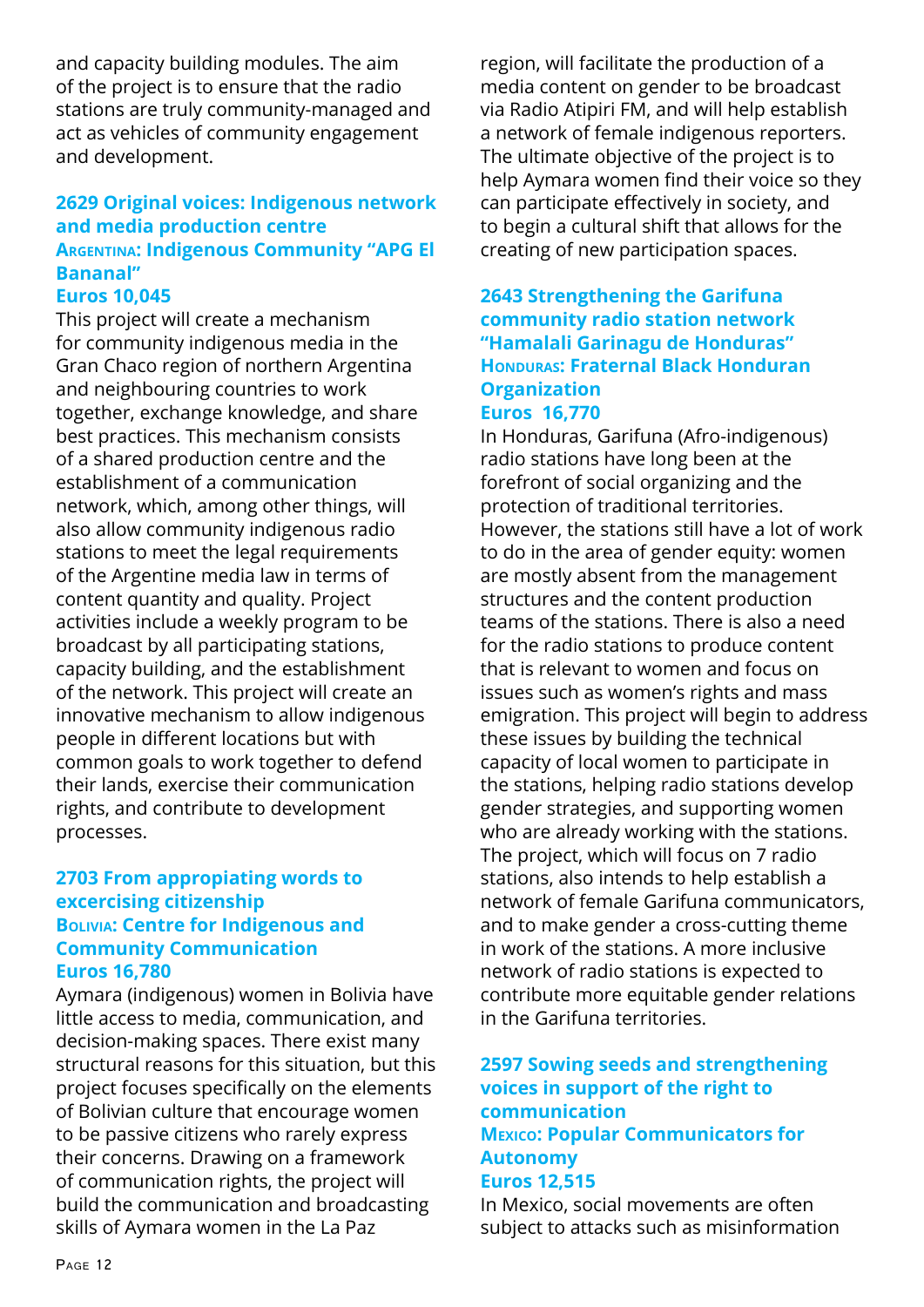campaigns from mainstream media connected to special interest groups. Grassroots social movements working to promote human rights or to defend indigenous lands are in need of support in the area of strategic communications. This project will strengthen a number of grassroots organizations with their communications needs through capacity building for members of the Mesoamerican Network of Community, Indigenous, and Garifuna Radio Broadcasters. This will entail support for 3 new radio stations in the Mesoamerica region, installation of new equipment for existing stations, training workshops on community-based communication, and gatherings to help radio stations adopt gender-sensitive policies and practices. All in all, the project will have a positive impact on 8 small communication projects from 5 different local organizations.

#### **2623 Women in community communication Tunisia: Women's Rayhana Association of Jendouba Euros 9,855**

In Tunisia, women are often marginalized from decision making and content production within community radio stations; they are also misrepresented and stereotyped. This project will work to enable women to become more active citizens through their participation in community radio work in North-West Tunisia through training of both rural and urban women and the establishment of a women-led, web-based radio station. The radio station will respond to the interests and needs of women, will increase their presence in the airwaves, and will foster a new generation of Tunisian media practitioners.

## **2603 Strengthening a women-led community radio alliance in the Pacific Fiji: FemLink Pacific - Media Initiatives for Women**

## **Euros 20,000**

This project will strengthen collaboration and knowledge exchange among seven

women-led community media initiatives in francophone countries of the Pacific, in particular Tahiti, New Caledonia, Fiji, Solomon Islands, Vanuatu, and Tonga through community radio production and exchange. Knowledge exchange and collaboration will be key for the formulation of advocacy and intervention strategies in preparation for Pacific Women's Triennial Conference. Specific activities include networking and consultation meetings, the drafting of advocacy plans of action for the each of the 7 stations, collaborative media production, and the drafting of a policy paper on women in community media. Ultimately, this project will encourage a more coordinated feminist media network in the Pacific capable of highlighting women's contributions to peace and development.

*The original photos for the section headings are featured on WACC's web site [here](http://www.waccglobal.org/our-actions) and are by Paul Jeffrey, Masakazu Shibata, and Magnus Aronson.*

*Through various funding partnerships, WACC has the opportunity to double or treble donations to its Small Projects Fund either on an individual project basis or in relation to the entire programme.*

*Please contact us for further details if you would like to take advantage of this arrangement and increase the impact of your contribution.*

**[info@waccglobal.org](mailto:info@waccglobal.org)**